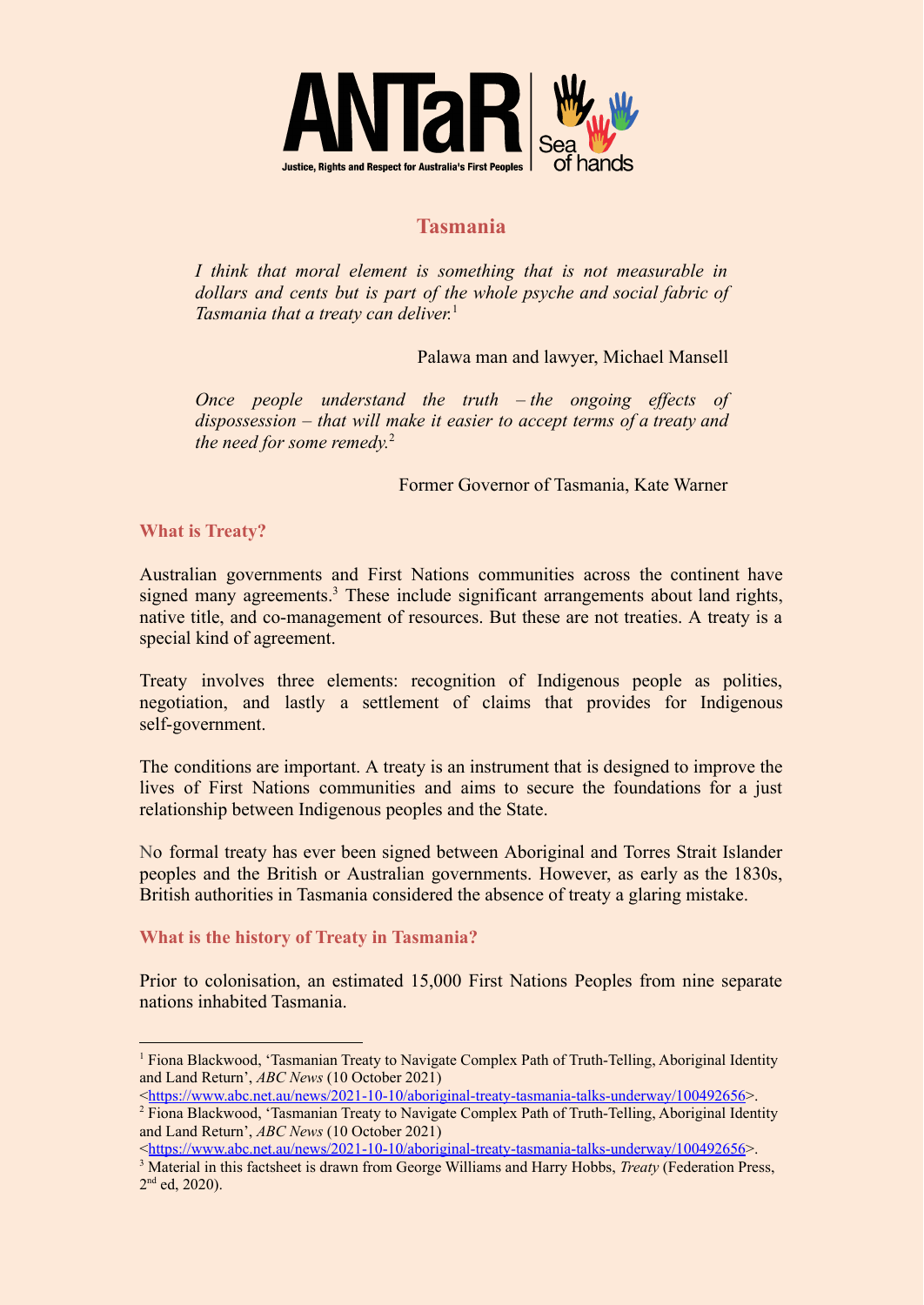From first recorded contact in 1772, relations between Europeans and First Tasmanians were hostile. The first permanent European settlement in Tasmania was established at Risdon Cove. The initial population numbered fewer than 3,000 but less than 30 years later it had increased to about 23,500.

The rapid growth in the colonial population as well as the destruction brought upon First Tasmanians in terms of disease, dispossession and violence led in 1824 to the most extensive conflict in Australian history – the 'Black War'. Historian Lyndall Ryan estimates at least 60 per cent of Tasmanian Aboriginals were killed during the war. 4 In 1832, George Arthur, the Governor of Van Diemen's' Land (now Tasmania) reflected on this conflict. He considered that it was 'a fatal error … that a treaty was not entered into with the natives', and recommended a treaty be signed before a colony was set up in South Australia.<sup>5</sup>

From 1830, the First Tasmanians were removed to Flinders Island in the Bass Strait. They First Tasmanians were thought to be safe from colonial violence but conditions were poor and the Aboriginal people wished to return to their homelands. In 1846, the community petitioned Queen Victoria, alleging that they moved only after receiving certain assurances from George Augustus Robinson, a government official. Part of [the](https://www.nma.gov.au/__data/assets/pdf_file/0010/698734/her-majesty-queen-victoria.pdf) [petition read](https://www.nma.gov.au/__data/assets/pdf_file/0010/698734/her-majesty-queen-victoria.pdf):

Your Petitioners humbly state to Y[our] M[ajesty] that Mr. Robinson made for us & with Col. Arthur an agreement which we have not lost from our minds since  $\&$  we have made our part of it good.<sup>6</sup>

Historian Henry Reynolds has argued that this agreement amounted to a verbal 'treaty' with the Crown.<sup>7</sup> Whether that was the case, the Crown did not honour their agreement.

Aboriginal Tasmanians remained determined in their struggle for land rights and recognition. In 1883, Aboriginal elders John Smith, John Maynard, Thomas Mansell, George Everett, Henry Beeton and Phillip Thomas wrote a letter to the Launceston Examiner, a Tasmanian newspaper. The men and their families had been relocated to Cape Barren Island.

We are under no obligation to the Government. Whatever land they have reserved for our use is a token of their honesty, inasmuch as it has been given in lieu of that grand island (Tasmania) which they took from our ancestors.<sup>8</sup>

<sup>4</sup> Lyndall Ryan, *Tasmanian Aborigines: A History since 1803* (Allen & Unwin, 2012) 141-147.

<sup>5</sup> Lyndall Ryan, *Tasmanian Aborigines: A History since 1803* (Allen & Unwin, 2012) 115.

<sup>6</sup> Cited in Bain Attwood and Andrew Markus, *The Struggle for Aboriginal Rights. A Documentary History* (Allen & Unwin, 1999) 38.

<sup>7</sup> Henry Reynolds, *Fate of a Free People* (Penguin, revised edn 2004).

<sup>8</sup> Cited in Michael Mansell, 'Talking Point: Still Proud, Still Here, Still Waiting', *The Hobart Mercury* (27 July 2015)

<sup>&</sup>lt;[https://www.themercury.com.au/news/opinion/talking-point-still-proud-still-here-still-waiting/news-st](https://www.themercury.com.au/news/opinion/talking-point-still-proud-still-here-still-waiting/news-story/58921321f310338d3248b97e23c6c1db) [ory/58921321f310338d3248b97e23c6c1db>](https://www.themercury.com.au/news/opinion/talking-point-still-proud-still-here-still-waiting/news-story/58921321f310338d3248b97e23c6c1db).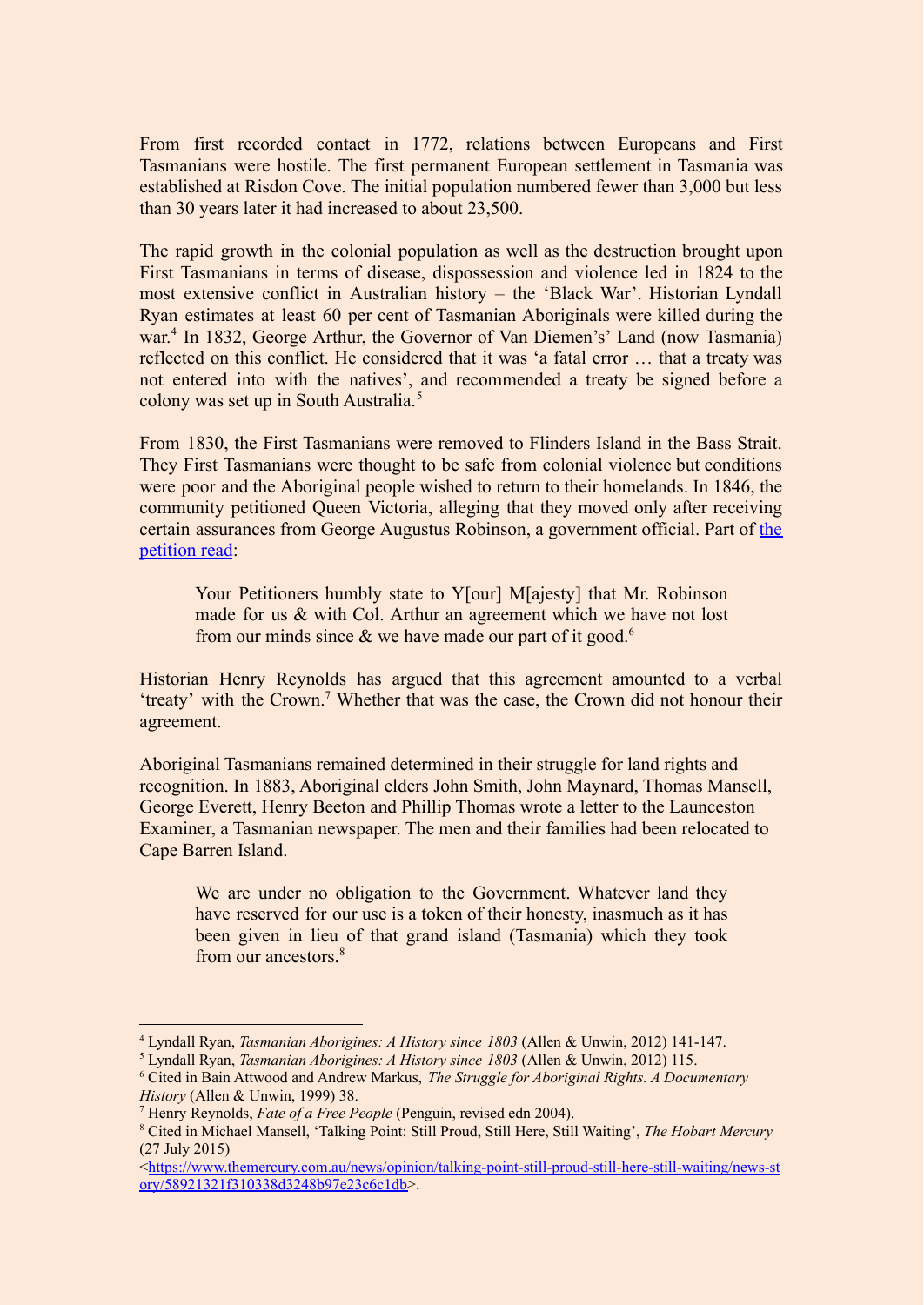Since the early 1970s, the Tasmanian Aboriginal Centre (TAC) (also known as the Tasmanian Aboriginal Corporation) has represented the political and community development aspirations of the Tasmanian Aboriginal community. Its 1977 petition to the Tasmanian Parliament requesting land rights became known as the Aboriginal Land Claim and led to legislation that returned 12 parcels of land to First Tasmanians.

The Aboriginal Provisional Government (APG) was formed on 16 July 1990. Established on the principle that Aboriginal Tasmanians are a sovereign people, the APG campaigns for Aboriginal self-determination and self-government. Rejecting assimilation into the Australian state, the APG's vision is for First Nations Peoples '[to](http://apg.org.au/) [take our place among the nations and peoples of the world, not beneath them'](http://apg.org.au/).<sup>9</sup>

In 2016, First Tasmanians received Constitutional Recognition when legislation to amend the Constitution Act passed through Tasmania's Parliament and was granted Royal Assent. Tasmania's amended Preamble states that

the Parliament, on behalf of all the people of Tasmania, acknowledges the Aboriginal people as Tasmania's First People and the traditional and original owners of Tasmanian lands and waters; recognises the enduring spiritual, social, cultural and economic importance of traditional lands and waters to Tasmanian Aboriginal people; and recognises the unique and lasting contributions that Tasmanian Aboriginal people have made and continue to make to Tasmania.

## **Where are we up to?**

Tasmania has only recently committed to talking treaty. In 2018, the Tasmanian Labor party promised to hold treaty talks with First Tasmanians, but they failed to secure election. The Liberal party did not make, at that time, any pledges on treaty.

However, in June 2021, the Tasmanian government appointed former Governor Kate Warner and University of Tasmania Law School Dean Tim McCormack to consult Aboriginal Territorians on treaty. The primary objective of these consultations was to learn from Tasmanian Aboriginal people their thoughts on and aspirations for treaty, truth-telling, and reconciliation and to identify possible pathways towards these goals. After four months and more than 100 meetings, the *Pathway to [Truth-Telling](https://www.dpac.tas.gov.au/__data/assets/pdf_file/0005/627242/Pathway_to_Truth-Telling_and_Treaty_251121.pdf) and* **[Treaty](https://www.dpac.tas.gov.au/__data/assets/pdf_file/0005/627242/Pathway_to_Truth-Telling_and_Treaty_251121.pdf)** report was delivered in November 2021.<sup>10</sup> It recommended Tasmania establish a truth-telling commission and commit to a treaty process (among other things).

In March 2022, Premier Peter Gutwein announced that his government 'will [establish](https://www.premier.tas.gov.au/site_resources_2015/additional_releases/next_steps_on_pathway_to_truth-telling_and_treaty) an Aboriginal Advisory body that can, through co-design, work with the [Government](https://www.premier.tas.gov.au/site_resources_2015/additional_releases/next_steps_on_pathway_to_truth-telling_and_treaty) to [establish](https://www.premier.tas.gov.au/site_resources_2015/additional_releases/next_steps_on_pathway_to_truth-telling_and_treaty)' a truth-telling process and a treaty process.<sup>11</sup> The government has allocated up to \$500,000 to support this process. It will also establish an Aboriginal Affairs, whole of Government Division within the Department of Premier and

<sup>9</sup> Aboriginal Provisional Government [<http://apg.org.au/](http://apg.org.au/)>.

<sup>10</sup> Kate Warner and Tim McCormack, *Pathway to Truth-Telling and Treaty: Report to Premier Peter Gutwein* (November 2021).

<sup>11</sup> Peter Gutwein, 'Next Steps on Pathway to Truth-Telling and Treaty' (Media Release, 1 March 2022)  $\lt$ [https://www.premier.tas.gov.au/site\\_resources\\_2015/additional\\_releases/next\\_steps\\_on\\_pathway\\_to\\_t](https://www.premier.tas.gov.au/site_resources_2015/additional_releases/next_steps_on_pathway_to_truth-telling_and_treaty) [ruth-telling\\_and\\_treaty](https://www.premier.tas.gov.au/site_resources_2015/additional_releases/next_steps_on_pathway_to_truth-telling_and_treaty)>.